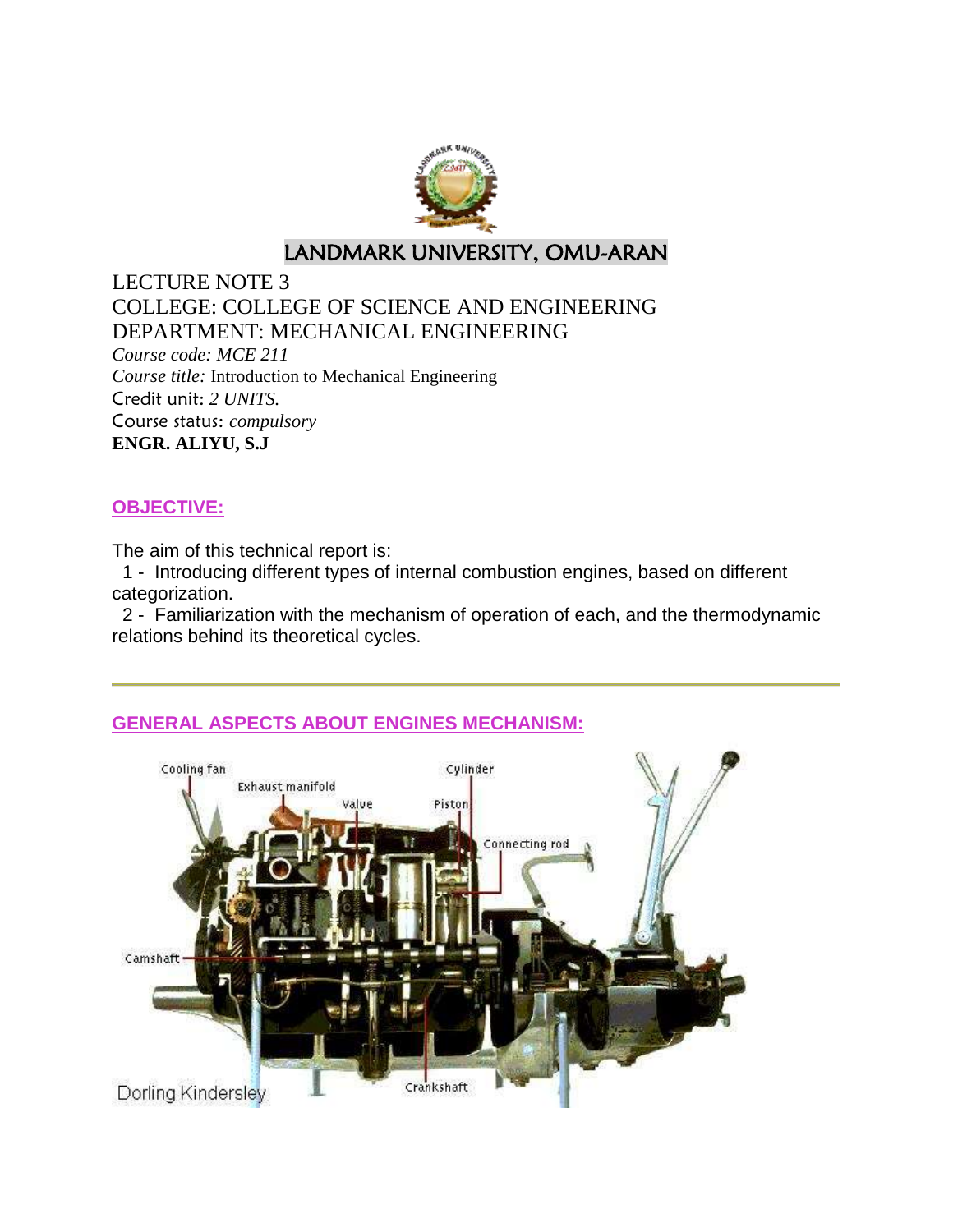#### **Figure 1 An Early Internal Combustion Engine**

The above image is an early design for internal combustion four-stroke four-cylinder engine. The main idea for any engine is the existence of a combustion chamber, in which fuel-air mixture exists. Then, this mixture is allowed to burn; either using a spark or by increasing its temperature and pressure of the mixture. Due to combustion, energy is liberated and the piston is forced to move. Accordingly, it transforms the produced power to the gearbox using the crankshaft. It should also be noted that air is allowed to enter and mix with the fuel using the camshaft mechanism.

As previously mentioned, the main difference between the engines are either the number of strokes or the cycle that is used to ignite the fuel.

### **STROKE CATEGORIZATION**

The stroke is defined as the length of the path that the piston goes through inside the cylinder. The upper end of the cylinder is referred to as the Top Dead Center (TDC), and the lower end is referred to as the Bottom Dead Center (BDC). Using the crankshaft mechanism, the linear motion that comes out from the piston due to the combustion is converted into rotational motion. Rotational motion is the required one to drive the wheels.

Following is the explanation of the two-stroke and four-stroke engines.

### **TWO-STROKE ENGINES:**

Two stroke engines are normally found in low power vehicles, such as: garden equipment, jet skis, and some motorcycles engines. From its name, the two-strokes engine refers to a type of an engine in which the process of combustion of a fuel and the liberation of mechanical energy takes place in only two strokes of the piston, the first goes from the top dead center to the bottom dead center, and vice versa for the second stroke.

Starting from the point at which compressed fuel/air/oil mixture exists inside the piston, a spark is ignited from the spark plug, hence combustion. Combustion produces large energy that pushes the piston downward and exhaust gases are formed out of the combustion. Thus, the engine starts its first stroke in which it delivers power using the crankshaft and exhaust gases are liberated out of the cylinder from the exhaust valve.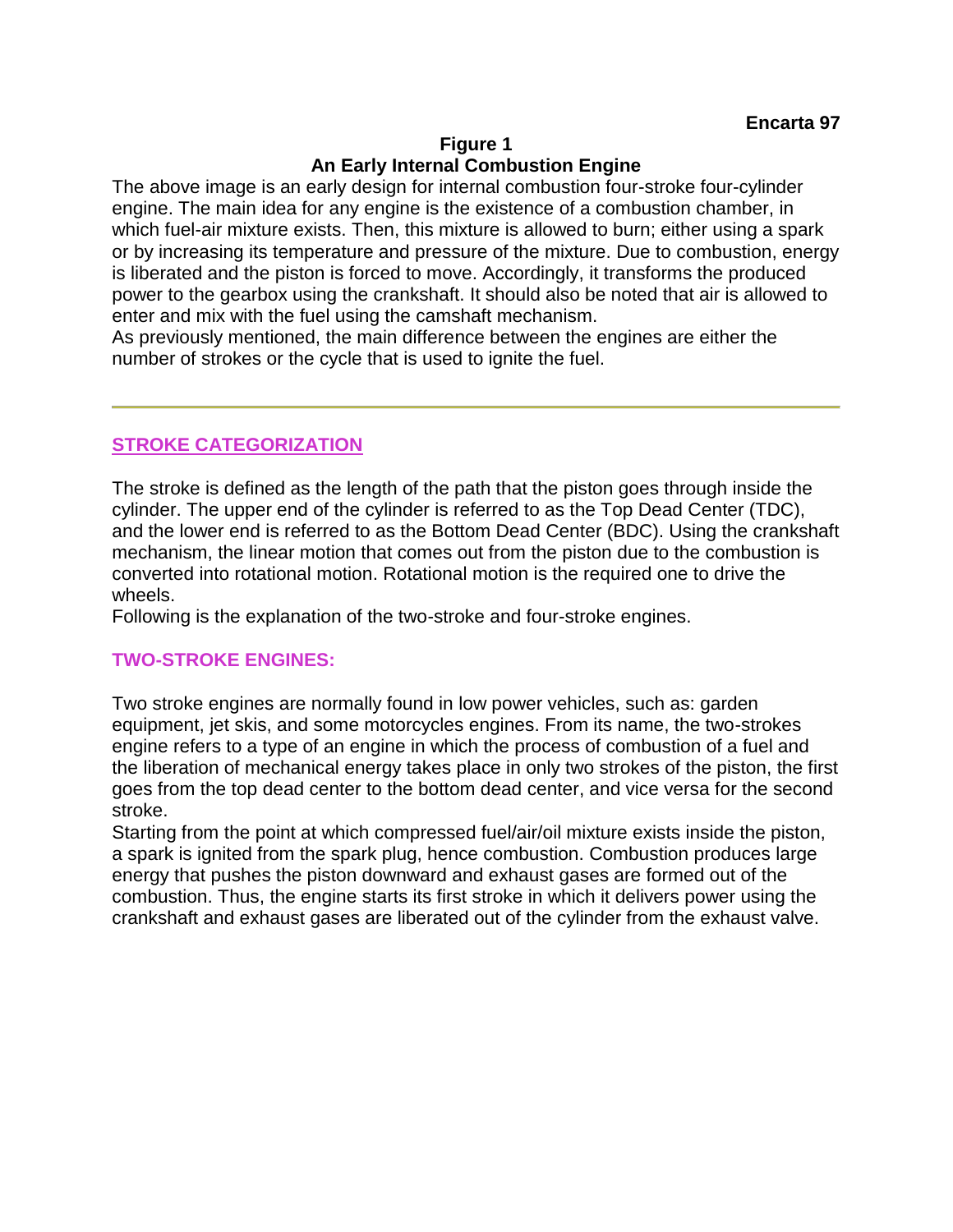

Figure 2 First stroke of the 2-stroke engine

As the piston proceeds downward, another valve is opened which is the fuel/air valve. Air/fuel/oil mixtures come from the carburetor, where it was mixed, to rest in an adjacent fuel chamber. When the piston moves downward more and the cylinder has no more gases, fuel mixture starts to flow to the combustion chamber and the second process of fuel compression starts. It is worth mentioning that the design carefully considers the point that fuel-air mixture should not mix with the exhaust. Therefore, the processes of fuel injection and exhausting should be synchronized to avoid that concern.

It should be noted that the piston has three functions in its operation:

1 - The piston acts as the combustion chamber with the cylinder, and it also compresses the air/fuel mixture and receives back the liberated energy and transfers it to the crankshaft.

2 - The piston motion creates a vacuum in order to such the fuel/air mixture from the carburetor, and pushes it from the crankcase (adjacent chamber) to the combustion chamber.

3 - The sides of the piston are acting like the valves, covering and uncovering the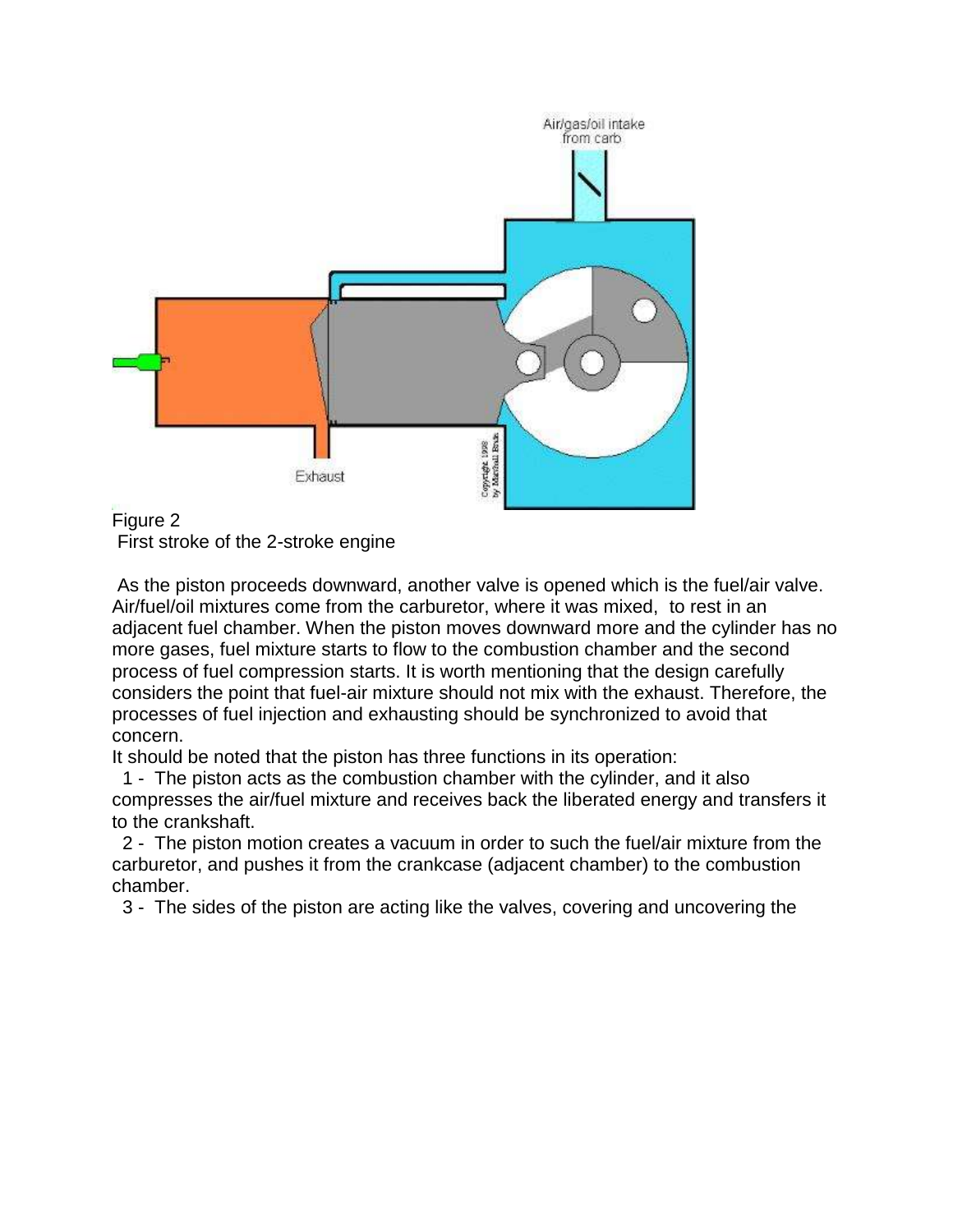

intake and exhaust ports drilled into the side of the cylinder wall.

### **ADVANTAGES AND DISADVANTAGES OF THE 2-STROKE ENGINE:**

| <b>ADVANTAGES</b>                                                                                                                                          | <b>DISADVANTAGES</b>                                                                                                                   |
|------------------------------------------------------------------------------------------------------------------------------------------------------------|----------------------------------------------------------------------------------------------------------------------------------------|
| It has no valves or camshaft mechanism,<br>hence simplifying its mechanism and<br>construction.                                                            | The lack of lubrication system that<br>protects the engine parts from wear.<br>Accordingly, the 2-stroke engines have<br>shorter life. |
| $\cdot$ For one complete revolution of the<br>crankshaft, the engine executes one<br>cycle—the 4-stroke executes 1 cycle per 2<br>crankshafts revolutions. | . They do not consume fuel efficiently.                                                                                                |
| $\cdot$ Less weight and easier to manufacture.                                                                                                             | They produce lots of pollution.                                                                                                        |
| High power to weight ratio                                                                                                                                 | Sometimes part of the fuel leaks to the<br>exhaust with the exhaust gases.                                                             |

In conclusion, based on the above advantages and disadvantages, the 2-stroke engines are supposed to operate in vehicles where the weight of the engine is required to be small, and the it is not used continuously for long times.

**FOUR STROKE ENGINES:**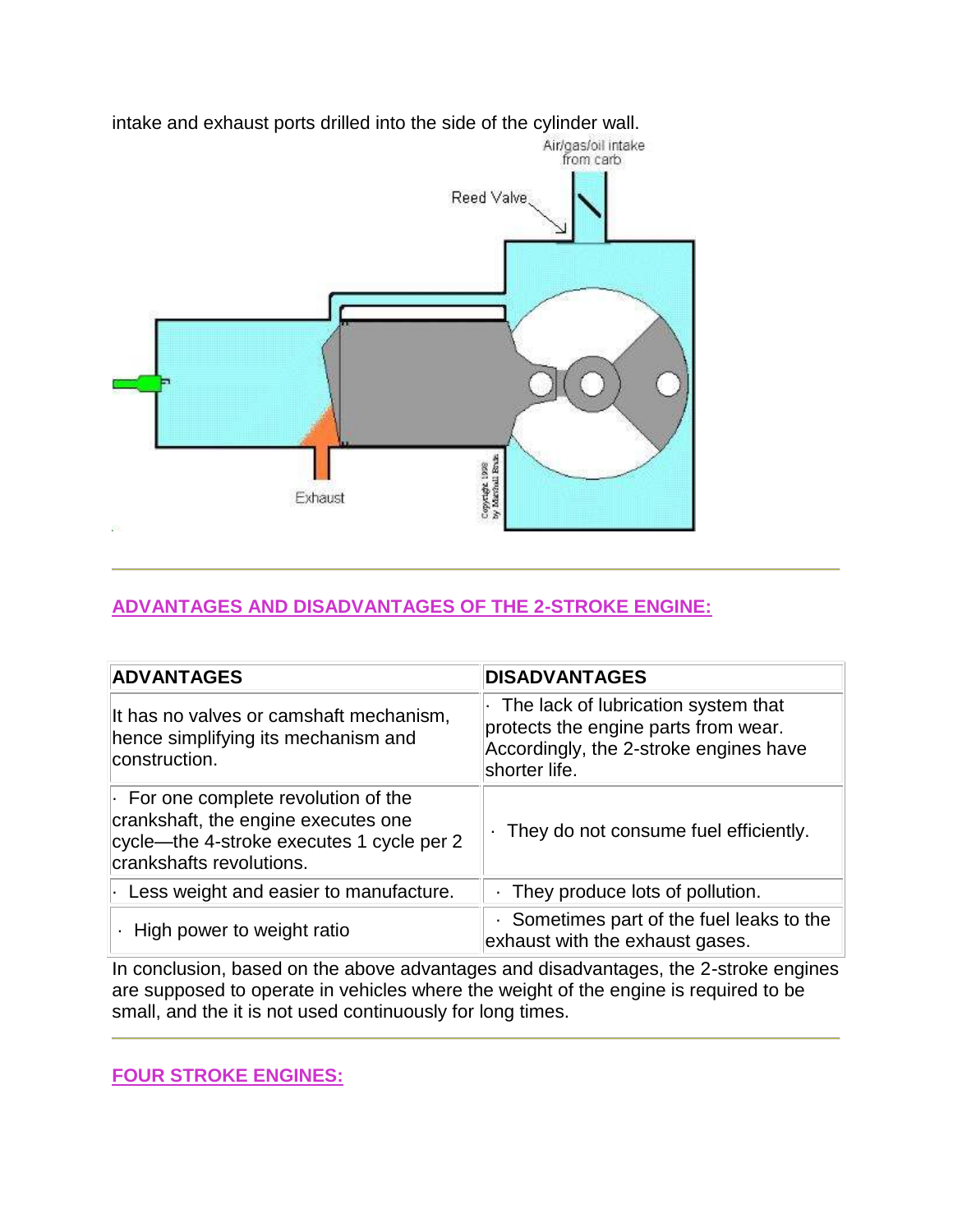In 1867, Nikolaus August Otto, a German engineer, developed the four stroke "Otto" cycle, which is widely used in transportation even today. Otto developed the four stroke internal combustion engine when he was 34 years old. Actually most of today's gasoline cars use four stroke engines, which is a direct application for the thermodynamic cycle "Otto Cycle".

The cylinder of the four strokes engine differs from the two strokes engine. The major difference between both engines is the valves that are located on the top of the cylinder. These two valves open and close alternatively to allow either air/fuel mixture to enter or exhaust gases to come out. As it was previously mentioned, the motion of the two valves happen through the camshaft system. The spark plug is the one that ignites the compressed fuel-air mixture at a time when both valves are closed. Accordingly, the piston is pushed downward, transmitting power to the crankshaft. Power is then transferred to the wheel through other mechanisms. Figure 4



The four strokes can be identified as follows: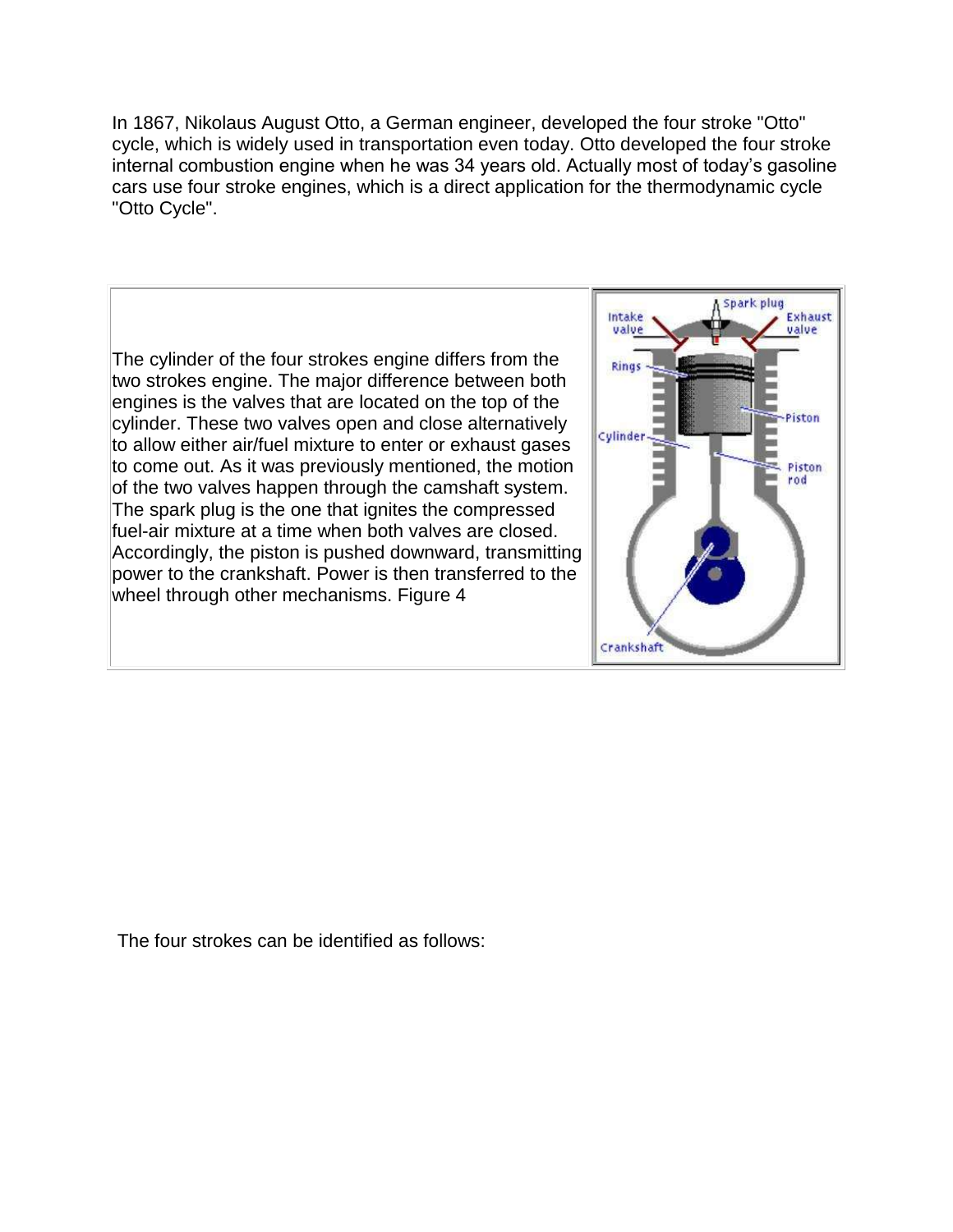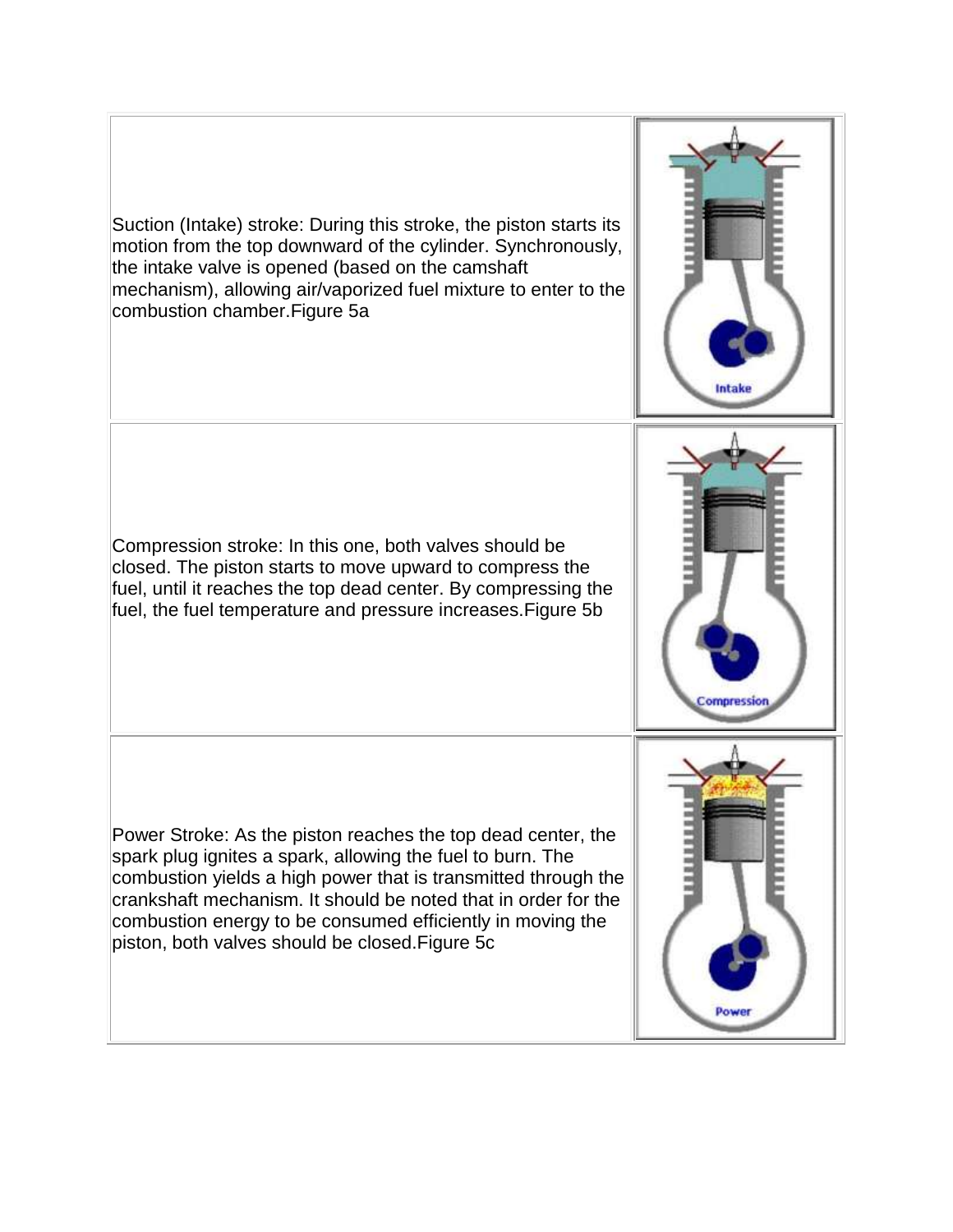Exhaust Stroke: After reaching to the maximum displacement of the piston, most of the energy liberated is transferred. Accordingly, the pistons starts it back upward motion to get rid of the exhaust gases that result from combustion. At that moment, the exhaust valve is opened to allow it to go outside the cylinder.Figure 5d



It should be clear from the above argument that for one complete cycle to be done, the crankshaft has to finish two revolutions.

### **CYCLE CATEGORIZATION:**

This is one of the important points to discuss, which is the thermodynamics of the combustion process. There are two main cycles based on which we can categorize internal combustion engines, which are: Otto cycle and Diesel cycle.

## **OTTO CYCLE:**

Otto cycle is the typical cycle for most of the cars internal combustion engines, that work using gasoline as a fuel. Otto cycle is exactly the same one that was described for the four-stroke engine. It consists of the same four major steps: Intake, compression, ignition and exhaust.



Figure 6 PV diagram for Otto cycle

On the PV-diagram,

1-2: Intake: suction stroke

2-3: Isentropic Compression stroke

3-4: Heat addition stroke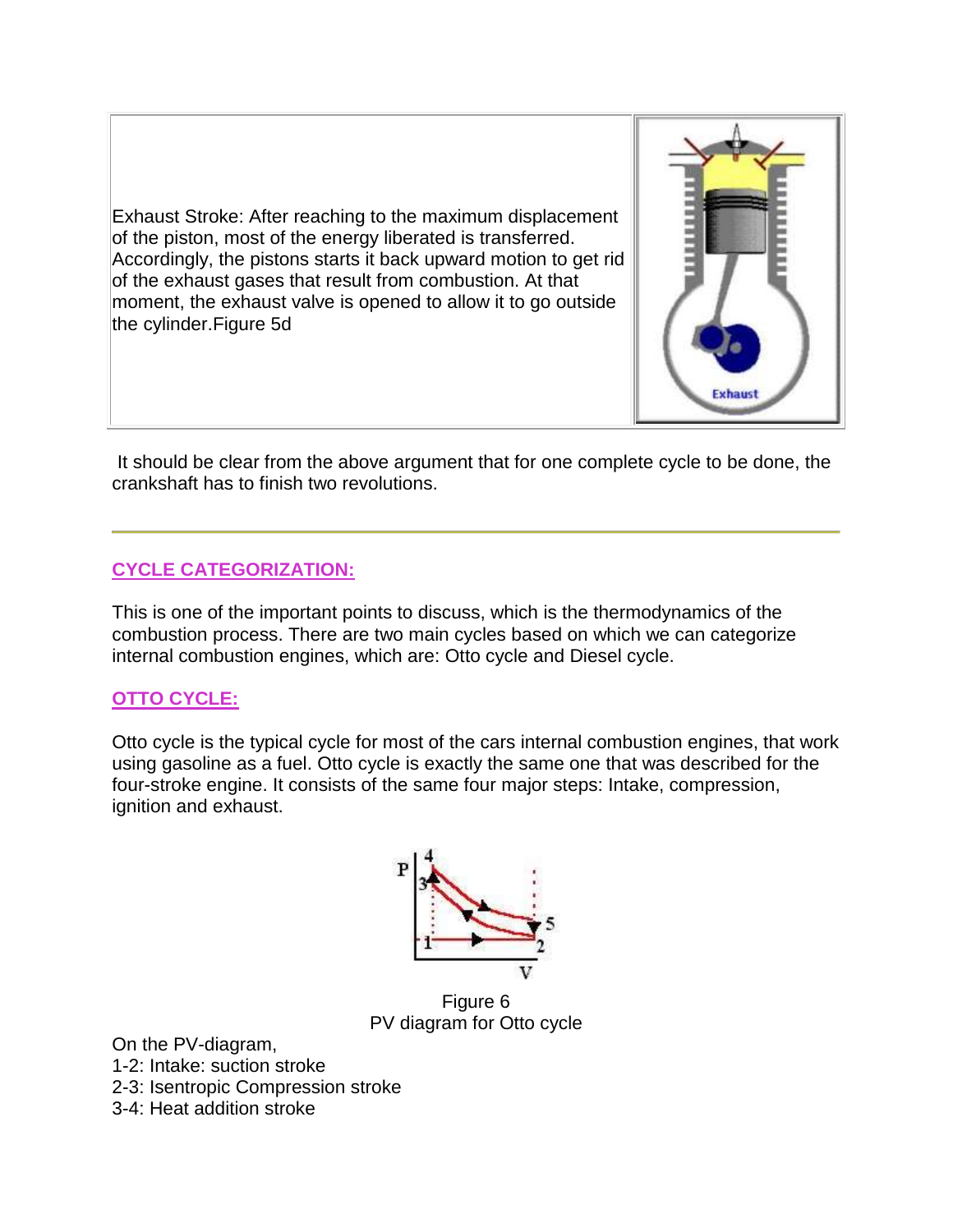4-5: Exhaust stroke (Isentropic expansion)

5-2: Heat rejection

The distance between points 1-2 is the stroke of the engine. By dividing V2/V1, we get:

$$
r\equiv \frac{V_2}{V_1}
$$

where r is called the compression ratio of the engine. The efficiency is taken to be:

$$
\eta=1-r^{1-\mathbf{k}}
$$

$$
K \equiv \frac{C_P}{C_V}
$$

## **DIESEL CYCLE:**

In the Diesel Cycle, named after Rudolf Christian Karl Diesel (1858-1913), only air is admitted in the intake stroke. The air is then adiabatically compressed, and fuel is injected into to the hot air in the form of many small drops (not a vapor). Each drop burns over a small time, giving an approximation of a isobaric explosion. The explosion pushes the cylinder outwards. The power stroke, valve exhaust, and exhaust stroke which follow are identical to those in the Otto Cycle.



- A 1 to 2: Isentropic compression
- B 2 to 3: Reversible constant pressure heating
- C 3 to 4: Isentropic expansion
- D 4 to 1: Reversible constant volume cooling

In other words, the only difference between is the Otto engine and diesel engine is that the latter does not require a spark plug to ignite the fuel; the fuel here is ignited under the effect of increase in pressure and temperature. In Diesel engines, compression ratios are as high as 22.5 to 1, where for Otto engines it normally does not reach even one fifth that number.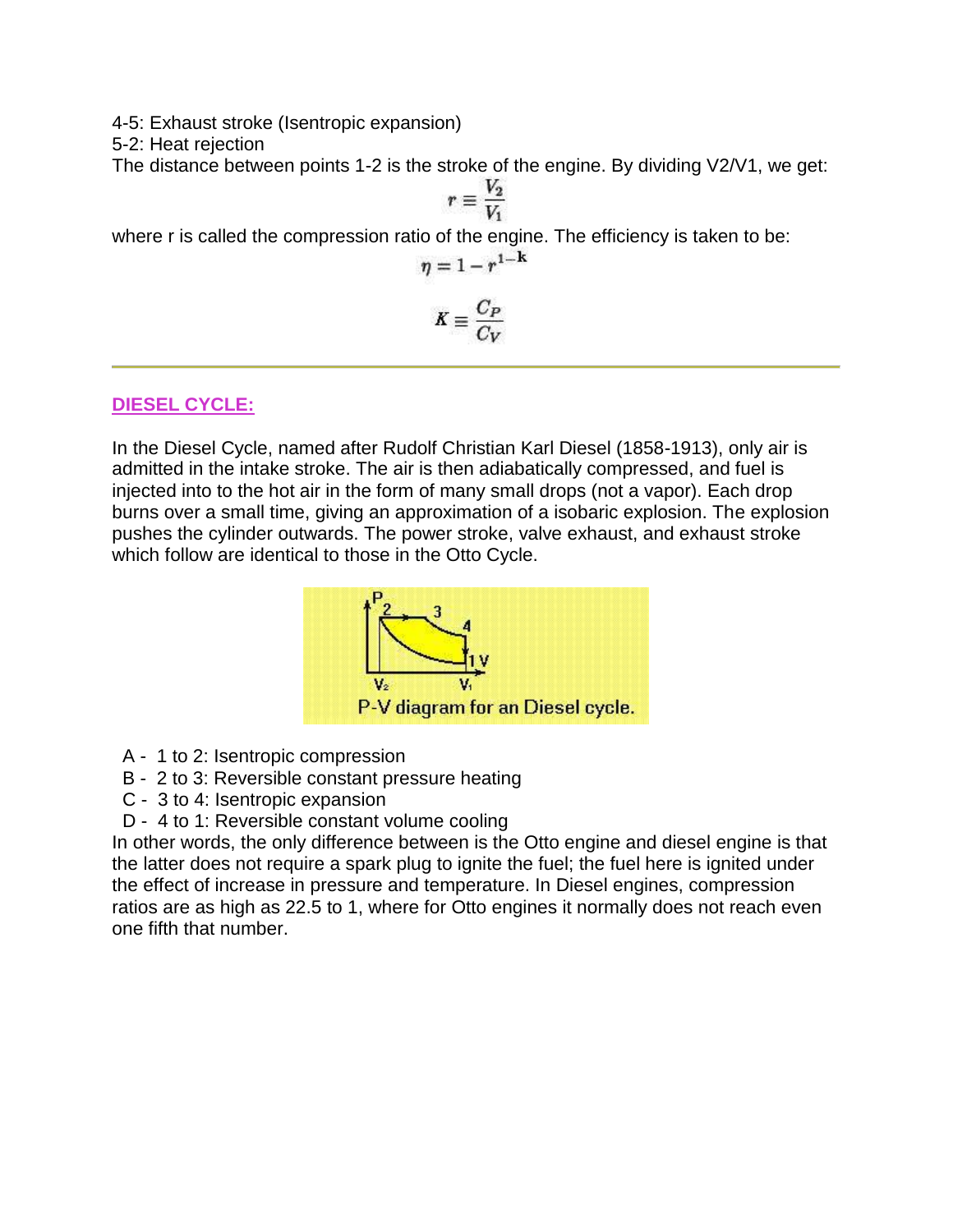

The four cycles of the diesel engine are:

1 - The piston is moved away from the cylinder head by the crankshaft, drawing only air into the cylinder.

2 - The piston moves towards the cylinder head, compressing the air. At the end of the stroke vaporized fuel is injected into the cylinder and is ignited by the high temperature of the air.

3 - The piston is forced away from the cylinder head by the gas, expanding after the ignition of the fuel.

4 - The exhaust valve is opened and the piston moves towards the cylinder head, driving the exhaust gases from the cylinder.

### **CURRENT RESEARCH**

#### *Rotary Engine*

In the 1950s the German engineer Felix Wankel developed an internal-combustion engine , in which the piston and cylinder were replaced by a three-cornered rotor turning in a roughly oval chamber. The fuel-air mixture is drawn in through an intake port and trapped between one face of the turning rotor and the wall of the oval chamber. The turning of the rotor compresses the mixture, which is ignited by a spark plug. The exhaust gases are then expelled through an exhaust port through the action of the turning rotor. The cycle takes place alternately at each face of the rotor, giving three power strokes for each turn of the rotor. Because of the Wankel engine's compact size and consequent lesser weight as compared with the piston engine, it appeared to be an important option for automobiles. In addition, its mechanical simplicity provided low manufacturing costs, its cooling requirements were low, and its low center of gravity made it safer to drive. A line of Wankel-engine cars was produced in Japan in the early 1970s, and several United States automobile manufacturers researched the idea as well. However, production of the Wankel engine was discontinued as a result of its poor fuel economy and its high pollutant emissions. Excerpted from Encarta 97® ©